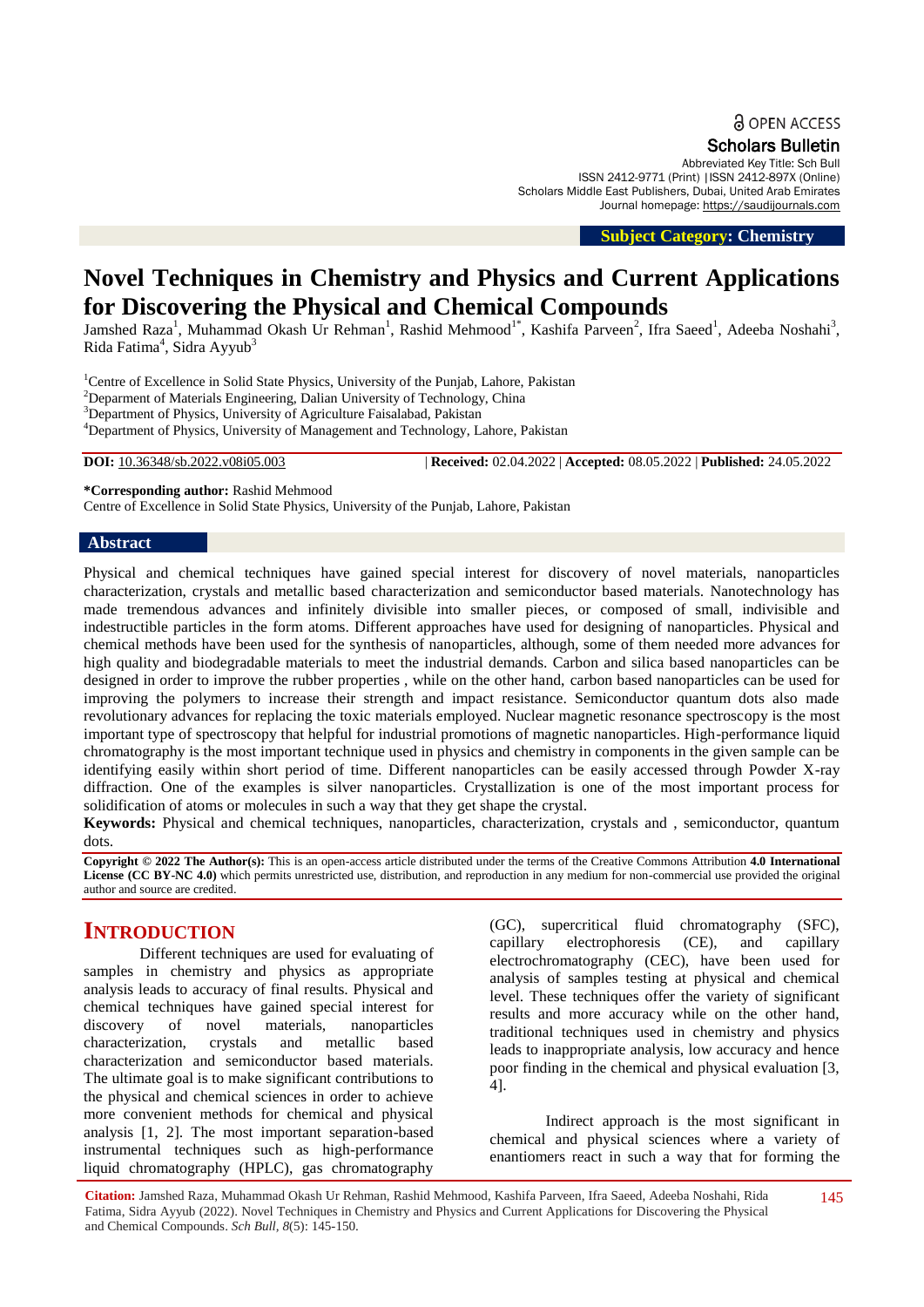properties of diastereoisomers. These isomers different from each other on the basis of physical and chemical properties. They also separated by achiral stationary phases used for chemical and physical combinations in chromatography or achiral background electrolytes[2- 3]. While, the other approaches uses the nanotechnology to meet the industrial demands and high quality materials intends to use of matter on an atomic, molecular, and supramolecular scale. Chemicals are evaluated on the basis of different properties. These are coordination number, flammability, enthalpy of formation, heat of combustion, oxidation states, chemical stability.

Different materials are used in different industries on the basis of specific properties selected to make them desirable and increase their demand. These properties are density, melting point. thermal conductivity. Electrical conductivity, thermal expansion, corrosion resistance. Various optical imaging methods have been used for evaluation of optical properties and isotopic labeling that allow the fine detection of chemical and physical materials. The exact mechanism of action is lies behind, trace metals cannot allow reacting in order to archived the materials with high conducting properties. Radioactive agents also used for ease their detection at chemical and

physical levels; radioactive agents may cause hazards to cell survival and waste issues. Therefore, interference of toxic agents my decrease the reliability of materials [5, 6].

Nanotechnology is the most multidisciplinary branch that deals with atoms and molecules by using the nanoparticles in order to synthesize the novel particles with high mobility, excellent conducting properties. Nanotechnology has made tremendous advances and infinitely divisible into smaller pieces, or composed of small, indivisible and indestructible particles in the form atoms. Different approaches have used for designing of nanoparticles. These are top-down approach is essentially the breaking down of bulk material to get nano-sized particles. This approach is important in designing of novel materials with industrial demands. It depends upon the metallic parts used to make the compatible structure ideal for precision engineering supports the majority of the micro-electronics industry during the entire production process. Through this type of approach, a variety of materials in the form of diamond or cubic boron nitride can be shaped into final product that possess the availability of insulation layer to the nanoparticles surfaces [7-9].

| <b>Physical/Chemical</b>                                                                                                                                                                            | Principle                                                                                                                                                                                                                  | <b>Significance</b>                                                                                                                                                                                                                                                                                                | <b>Uses</b>                                                                                                                                                                                                                                                                        |
|-----------------------------------------------------------------------------------------------------------------------------------------------------------------------------------------------------|----------------------------------------------------------------------------------------------------------------------------------------------------------------------------------------------------------------------------|--------------------------------------------------------------------------------------------------------------------------------------------------------------------------------------------------------------------------------------------------------------------------------------------------------------------|------------------------------------------------------------------------------------------------------------------------------------------------------------------------------------------------------------------------------------------------------------------------------------|
| approach                                                                                                                                                                                            |                                                                                                                                                                                                                            |                                                                                                                                                                                                                                                                                                                    |                                                                                                                                                                                                                                                                                    |
| high-performance<br>liquid<br>chromatography, gas<br>chromatography (GC),<br>supercritical fluid<br>chromatography,<br>capillary<br>electrophoresis (CE),<br>and capillary<br>electrochromatography | They are used for analysis of samples<br>testing at physical and chemical level.<br>These techniques offer the variety of<br>significant results and more accuracy<br>both physical and chemical testing.                  | Most important technique used in<br>physics and chemistry in<br>components in the given sample<br>can be identifying easily within<br>short period of time to study the<br>properties of organic molecules,<br>crystal properties, and atoms of<br>nuclei study where nuclear spins<br>aligned in a magnetic field | Electrical conductivity<br>(resistivity), thermal expansion.<br>Corrosion resistance. Various<br>optical imaging methods have<br>been used for evaluation of<br>optical properties and isotopic<br>labeling that allow the fine<br>detection of chemical and<br>physical materials |
| Nanotechnology                                                                                                                                                                                      | Multidisciplinary branch that deals<br>with atoms and molecules by using<br>the nanoparticles in order to<br>synthesize the novel particles with<br>high mobility, excellent conducting<br>properties.                     | A variety of materials in the form<br>of diamond or cubic boron nitride<br>can be shaped into final product<br>that possess the availability of<br>insulation layer to the<br>nanoparticles surfaces                                                                                                               | Assembly of atoms and<br>molecules can be made through<br>combinations of nanoparticles.                                                                                                                                                                                           |
| Semiconductor<br>quantum dots                                                                                                                                                                       | Also made revolutionary advances for<br>replacing the toxic materials<br>employed                                                                                                                                          | Lead is a toxic metal has been<br>replaced with fine layer of<br>nanoparticles that make more<br>compatible and fine nontoxic<br>quantum dots.                                                                                                                                                                     | Through this technology,<br>different types of<br>semiconductors with fine layers<br>of nanoparticles have been made<br>for example, copper-containing<br>semiconductor nanoparticles.                                                                                             |
| Powder X-ray<br>diffraction (XRD)                                                                                                                                                                   | common type used for<br>characterization purposes and most<br>wieldy used in chemistry and physics<br>for the determination of size as well<br>as shape for partouclar unit cell of<br>those compounds under investigation | Powder X-ray diffraction has<br>several advantages over to various<br>microscopic and spectroscopic<br>methods                                                                                                                                                                                                     | Different nanoparticles can be<br>easily accessed through Powder<br>X-ray diffraction. One of the<br>examples is silver nanoparticles                                                                                                                                              |

**Table-1: Shows the physical and chemical properties/methods and their principles**

The other approach is the bottom-up approach that integrated the similar types of arrangements such as atom or atom. This can be performed by using the physical methods through nano encapsulation. Physical

and chemical methods have been used for the synthesis of nanoparticles, although, some of them needed more advances for high quality and biodegradable materials to meet the industrial demands. Chemical method is the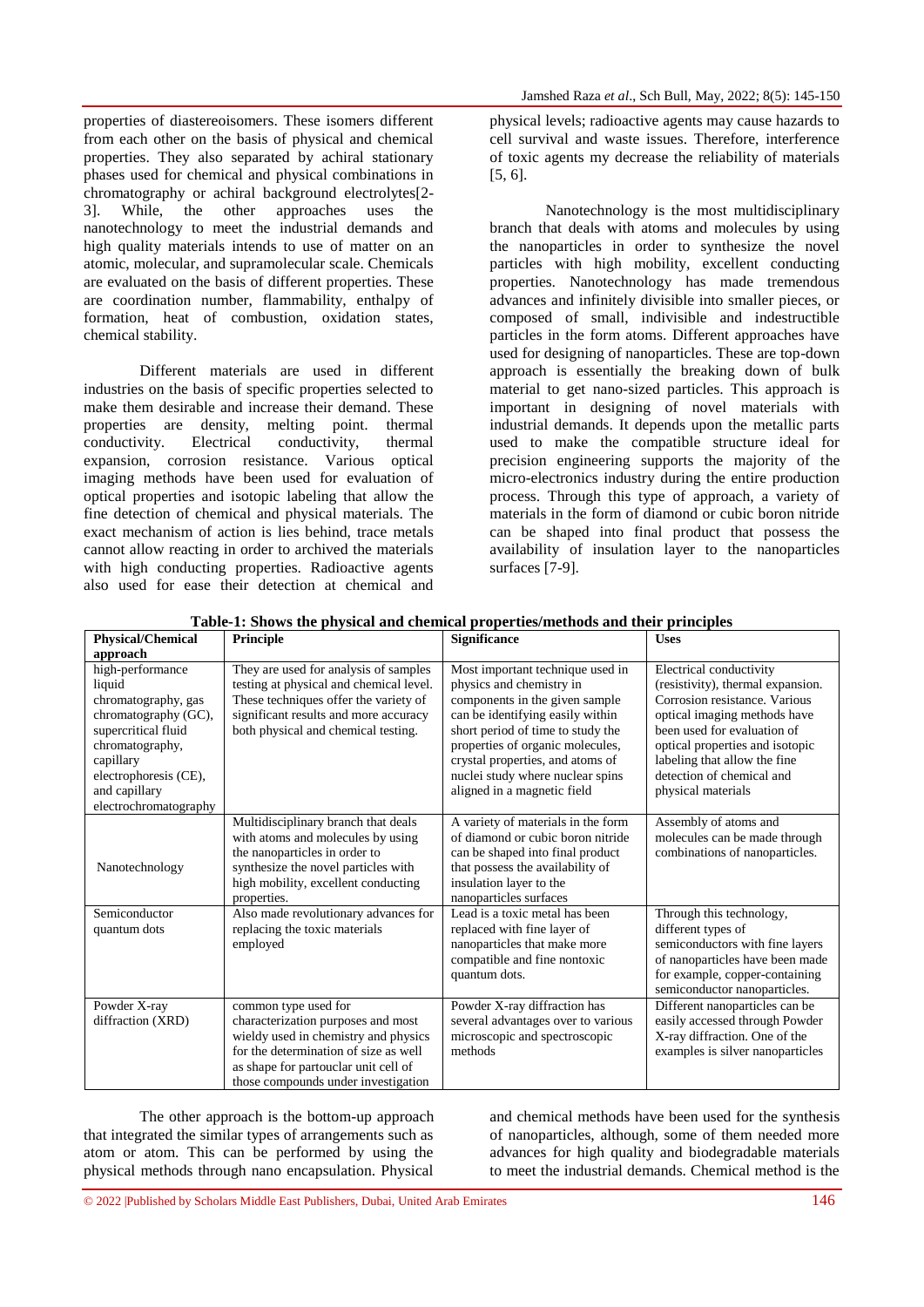application of directly applied different types of chemicals to the fine layers of nanoparticles. It depends upon the purity of materials employed for their synthesis. Impure materials in the preparation of nanoparticles leads poor and low grade materials with poor insulation that can be damaged by environmental stresses. While on the other hand, high quality materials in the preparation of nanoparticles improved the grade materials with excellent insulation that can resist the environmental stresses. Assembly of atoms and molecules can be made through combinations of nanoparticles. Many properties unique to nanoparticles are related specifically to the particles' size into composite materials. One of the ideal example is the nanocomposite material with modern rubber tire that is composed of rubber with inorganic filler in the form of a reinforcing particle, such as carbon black or silica nanoparticles [10-12].

#### **Novel techniques in Chemistry and Physics**

Carbon and silica based nanoparticles can be designed in order to improve the rubber properties for use in tire, while on the other hand, carbon based nanoparticles can be used for improving the polymers to increase their strength and impact resistance. For example, use of non-petroleum-based polymers has high ability to conduct the electrons with larger surface area that ultimately increase their string capacity. This property of nanoparticles is valuable for use in batteries and supercapacitors. Composite materials on the basis of carbon particles for making the grapheme [13-15].

Semiconductor quantum dots also made revolutionary advances for replacing the toxic materials employed. For example, lead is a toxic metal has been replaced with fine layer of nanoparticles that make more compatible and fine nontoxic quantum dots. Through this technology, different types of semiconductors with fine layers of nanoparticles have been made for example, copper-containing semiconductor nanoparticles. Their optical properties showed that they have excellent ability at luminescent solar concentrators [3, 16, 17]. Due to smaller size of nanoparticles, they are used for improving the photocatalytic efficiencies with larger surface area. This also leads to increase their absorption capacity. The most commonly employed photo catalyst material is titanium dioxide. This type of combinations makes them more photostable, chemically stable, photoactive, relatively inexpensive and non-toxic. The high band gap is found in case of insulators for appropriate oxidoreductions [4, 8, 11].

Nuclear magnetic resonance spectroscopy is the most important type of spectroscopy that helpful for industrial promotions of magnetic nanoparticles. These nanoparticles show movement on the basis of either clock or anticlockwise. In this technique, sample is usually placed on the magnetic field due to which, NMR signals are produced that transmit through radio waves. The magnetic field around an atom in a molecule changes the resonance frequency, thus giving access to details of the electronic structure of a molecule and its individual functional groups [18-20].

When sample placed in the magnetic field, absorption occurs through the electromagnetic radiations. A signal is produced that indicates the sample peak and receiver then pick the incoming signals. Usually, 1H NMR spectra that can be attained maximum peaks up to 16 that last for few minutes. While on the other hand, some other elements peaks last few seconds those are heavier than hydrogen. Finally, quantitative heavy-element spectra can be timeconsuming as heavy metals can cause the noise pollution. There is need to improve it through nanotechnology that employed the efficient elements with no noise pollution. In this way, nanosensors that detect the signals incoming the detector that leads to the final peaks optimization [20-22].

Nuclear magnetic resonance spectroscopy usually allows the nuclei of the atoms under the influence of magnetic field. Nuclear magnetic resonance (NMR) occurs under the nucleic movement by oscillating magnetic field; the nuclei generate an electromagnetic signal. Nuclear magnetic resonance spectroscopy is widely used in the fields of chemistry and physics to study the properties of organic molecules, crystal properties, and atoms of nuclei study where nuclear spins aligned in a magnetic field. Nuclear magnetic resonance spectroscopy also used for studying the physical and chemical properties of atoms, also it interaction with nature. The other applications of nuclear magnetic resonance spectroscopy to elucidate the structures of chemical compounds and perform quantitative analysis, especially for the physical and condensed matter based objects. But, there is need to link it with nanotechnology through which development of new elements and their nuclei can be study under the influence of magnetic field. In this way, nanotechnology helpful for discovering the novel properties of atoms and their nuclei [23-25].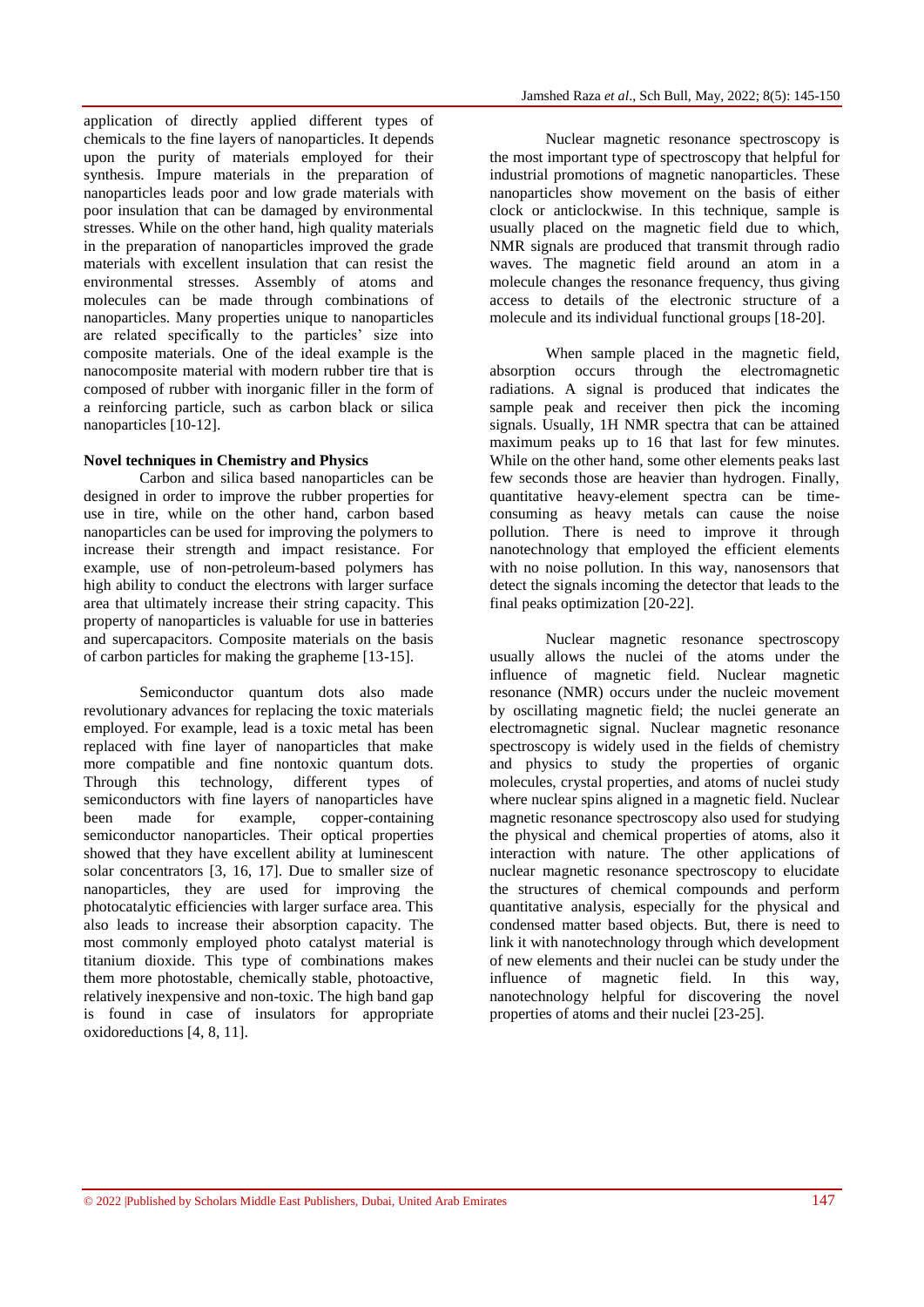

**Fig-1: Shows the role of nanotechnology in physical and basic sciences**

High-performance liquid chromatography is the most important technique used in physics and chemistry in components in the given sample can be identifying easily within short period of time. While on the other hand, traditional techniques required extensive materials preparation and hence time consuming. Highperformance liquid chromatography systems are made up of a mobile phase, pump, injector, column, and detector. The appropriate schematic flow of materials can be passed though column of High-performance liquid chromatography. Any impurity in the column of High-performance liquid chromatography leads to poor identification of target solvents [26-28].

High-performance liquid chromatography allows the different components of in the sample interacts differently with the adsorbent material. Their appropriate interaction leads to different flow rates that increased the chances of detections different elements in the particular sample. In physics, different properties of objects or materials can be studied through highperformance liquid chromatography where atoms detections, their flow rate accessing and determination their conducting properties. In the field of chemistry, properties of different solvents and their use at industrial level may increase the detection of those solvents that are not identified earlier. Sometimes, error in the flow column of high-performance liquid chromatography can cause serious trouble shooting and technical evaluation of HPLC system required as it is very sensitive technique. Through the advances in nanotechnology, scientists are working to improve the flow rate by columns [29, 30].

Powder X-ray diffraction (XRD) is a common type used for characterization purposes and most wieldy used in chemistry and physics for the determination of size as well as shape for partouclar unit cell of those compounds under investigation. Powder X-ray diffraction has several advantages over to various microscopic and spectroscopic methods. X-ray diffraction (XRD) is a also helpful for analyzing the structure of materials, primarily at the atomic or

molecular level. X-ray diffraction also employed for those crystalline or partially crystalline. Before a sample can pass through X-ray diffraction analysis, there is need to confirm the crystalline nature. By confirm the crystal nature, there is easy to integrate the analysis with nanotechnology as it ir more reliable as compared to the traditional techniques. There are different recent advances have been made to some diffraction techniques for accurate analysis through integration with the nanotechnology. Different nanoparticles can be easily accessed through Powder Xray diffraction. One of the examples is silver nanoparticles [30, 31].

Crystallization is one of the most important process for solidification of atoms or molecules in such a way that they get shape the crystal. This process sometimes takes long time for the crystal formation due to specific nature of compound. It has different applications in the field of physics. For example, decreasing the temperature to increase of the viscosity of a solution. High viscosity can cause serious problems in hydraulic systems that ultimately leads to affected the crystallization dynamics. Pattern or characteristic of a crystalline solid, forming a site upon which additional particles are deposited as the crystal grows. During this formation, it from a pure melt or directly from deposition from the gas phase that is affected by temperature and pressure and nature of compound. High or low temperature /pressures exerted on crystals formation. Crystallization of the magma is crucial as it takes lots of time and complex substance. It is composed of granites, contain several percent water that get cools and form the crystals. It has wide range of applications in the field of chemistry. For instance, decreasing the temperate can leads the precipitate in hydrate form as mass of water in that case can cause the crystallization. Different particles of hydrate accumulated in such a way that they forming the crystals like sodium chloride [32-34].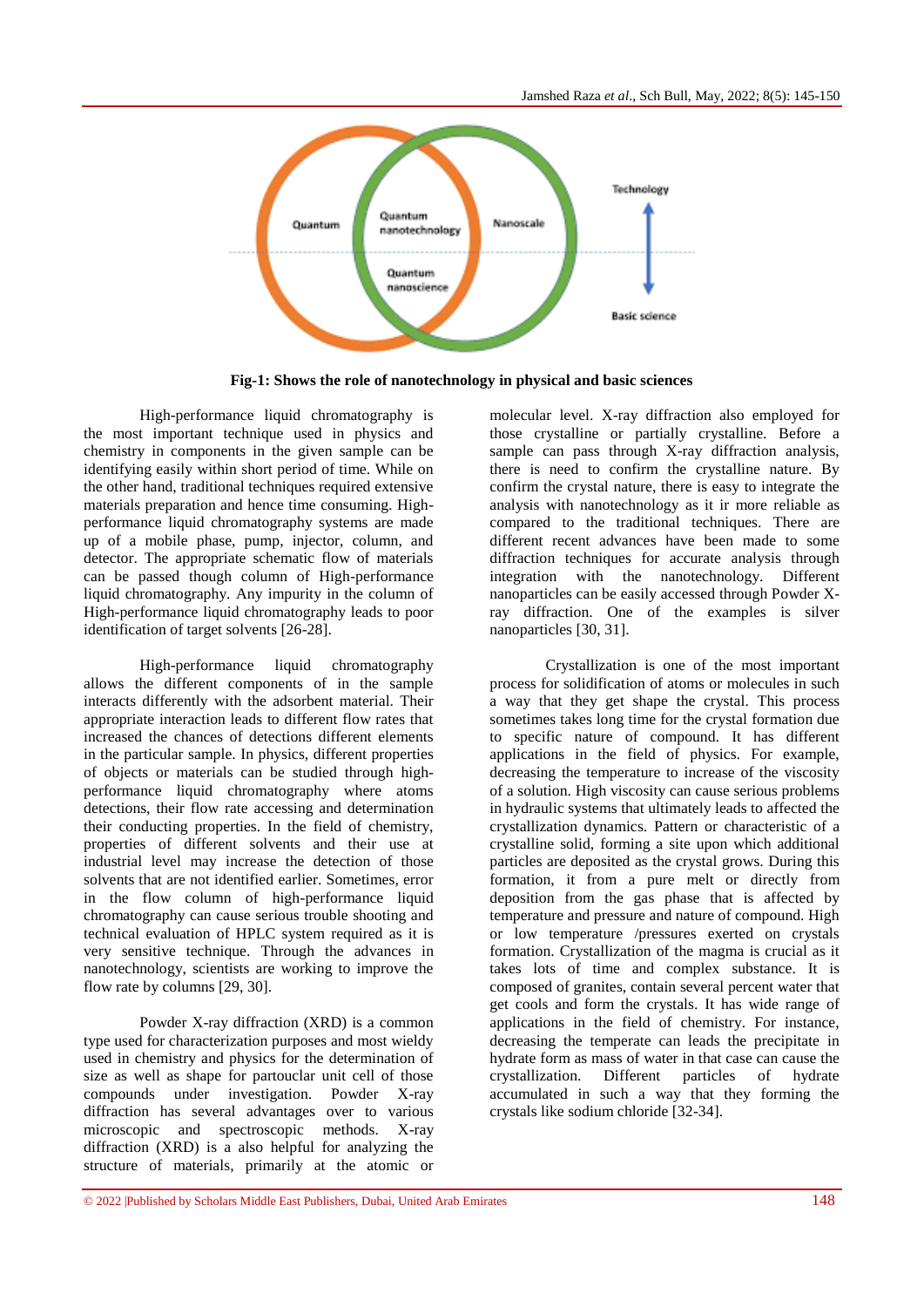## **CONCLUSION**

Although, different techniques are used in chemistry and physics for evaluating the materials. Some of them are nanotechnology, crystallography, high-performance liquid chromatography, gas chromatography, supercritical fluid chromatography, capillary electrophoresis, and capillary electrochromatography. Future research indeed on the discovery of novel materials in combinations with nanomaterials.

### **REFERENCES**

- 1. Fomina, P. S., Proskurnin, M. A., Mizaikoff, B., & Volkov, D. S. (2022). Infrared Spectroscopy in Aqueous Solutions: Capabilities and Challenges. *Critical Reviews in Analytical Chemistry*, 1-18.
- 2. Ward, T. J., & Ward, K. D. (2012). Chiral separations: a review of current topics and trends. *Analytical Chemistry*, *84*(2), 626-635.
- 3. Rocco, A., Aturki, Z., & Fanali, S. (2013). Chiral separations in food analysis. *TrAC Trends in Analytical Chemistry*, *52*, 206-225.
- 4. Wang, S. Y., Li, L., Xiao, Y., & Wang, Y. (2019). Recent advances in cyclodextrins-based chiralrecognizing platforms. *TrAC Trends in Analytical Chemistry*, *121*, 115691.
- 5. Johns, A., Lategan, T. W., Lodge, N. J., Ryan, U. S., Van Breemen, C., & Adams, D. J. (1987). Calcium entry through receptor-operated channels in bovine pulmonary artery endothelial cells. *Tissue and Cell*, *19*(6), 733-745.
- 6. Shan, G., Huang, W., Gee, S. J., Buchholz, B. A., Vogel, J. S., & Hammock, B. D. (2000). Isotopelabeled immunoassays without radiation waste. *Proceedings of the National Academy of Sciences*, *97*(6), 2445-2449.
- 7. Villena Gonzales, W., Mobashsher, A. T., & Abbosh, A. (2019). The progress of glucose monitoring—A review of invasive to minimally and non-invasive techniques, devices and sensors. *Sensors*, *19*(4), 800.
- 8. Fomina, P. S., Proskurnin, M. A., Mizaikoff, B., & Volkov, D. S. (2022). Infrared Spectroscopy in Aqueous Solutions: Capabilities and Challenges. *Critical Reviews in Analytical Chemistry*, 1-18.
- 9. Jiang, M., Jiao, Y., Wang, Y., Xu, L., Wang, M., Zhao, B., ... & Gao, X. (2014). Quantitative profiling of polar metabolites in herbal medicine injections for multivariate statistical evaluation based on independence principal component analysis. *PloS one*, *9*(8), e105412.
- 10. Hazekamp, A., Choi, Y. H., & Verpoorte, R. (2004). Quantitative analysis of cannabinoids from Cannabis sativa using 1H-NMR. *Chemical and pharmaceutical bulletin*, *52*(6), 718-721.
- 11. Liang, Q., Wang, Q., Wang, Y., Wang, Y. N., Hao, J., & Jiang, M. (2018). Quantitative 1H-NMR

spectroscopy for profiling primary metabolites in mulberry leaves. *Molecules*, *23*(3), 554.

- 12. Allhoff, F. (2009). On the autonomy and justification of nanoethics. In *Nanotechnology & society* (pp. 3-38). Springer, Dordrecht.
- 13. Feynman, R. P. (1960). There's plenty of room at the bottom. *Eng Sci*, 23, 22-36. [Google Scholar] 6. Taniguchi, N., Arakawa, C., & Kobayashi, T. On the basic concept of nano-technology; Proceedings of the International Conference on Production Engineering.
- 14. Iqbal, P., Preece J. A., & Mendes, P. M. (2012). Supramolecular Chemistry. John Wiley & Sons, Ltd.: Chichester, UK. Nanotechnology: The "Top-Down" and "Bottom-Up" Approaches.
- 15. Drexler, E. K. (1986). Engines of Creation: The Coming Era of Nanotechnology. Anchor Press; Garden City, NY, USA.
- 16. Drexler, E. K., Peterson, C., & Pergamit, G. (1991). Unbounding the Future: The Nanotechnology Revolution. William Morrow and Company, Inc.; New York, NY, USA.
- 17. Murcia, J. J., Ávila-Martínez, E. G., Rojas, H., Cubillos, J., Ivanova, S., Penkova, A., & Laguna, O. H. (2019). Powder and nanotubes titania modified by dye sensitization as photocatalysts for the organic pollutants elimination. *Nanomaterials*, *9*(4), 517.
- 18. Yang, J., Du, J., Li, X., Liu, Y., Jiang, C., Qi, W., ... & Peng, H. (2019). Highly hydrophilic TiO2 nanotubes network by alkaline hydrothermal method for photocatalysis degradation of methyl orange. *Nanomaterials*, *9*(4), 526.
- 19. Wei, Z., Endo-Kimura, M., Wang, K., Colbeau-Justin, C., & Kowalska, E. (2019). Influence of semiconductor morphology on photocatalytic activity of plasmonic photocatalysts: Titanate nanowires and octahedral anatase nanoparticles. *Nanomaterials*, *9*(10), 1447.
- 20. Friebolin, H., & Becconsall, J. K. (2005). *Basic one-and two-dimensional NMR spectroscopy* (Vol. 7). Weinheim:: Wiley-vch.
- 21. Sanders, J. K., & Hunter, B. K. (1988). Modern NMR spectroscopy: a guide for chemists.
- 22. Komorski, R. A. (1986). High resolution NMR spectroscopy of synthetic polymers in bulk.
- 23. Engelhardt, G., & Michel, D. (1987). Highresolution solid-state NMR of silicates and zeolites.
- 24. R. Luginbuhl, B., Raval, P., Pawlak, T., Du, Z., Wang, T., Kupgan, G., ... & Reddy, G. M. (2022). Resolving Atomic-Scale Interactions in Nonfullerene Acceptor Organic Solar Cells with Solid‐State NMR Spectroscopy, Crystallographic Modelling, and Molecular Dynamics Simulations. *Advanced Materials*, *34*(6), 2105943.
- 25. Eichhorn, T. R., Parker, A. J., Josten, F., Müller, C., Scheuer, J., Steiner, J. M., ... & Schwartz, I. (2022). Hyperpolarized solution-state NMR spectroscopy with optically polarized